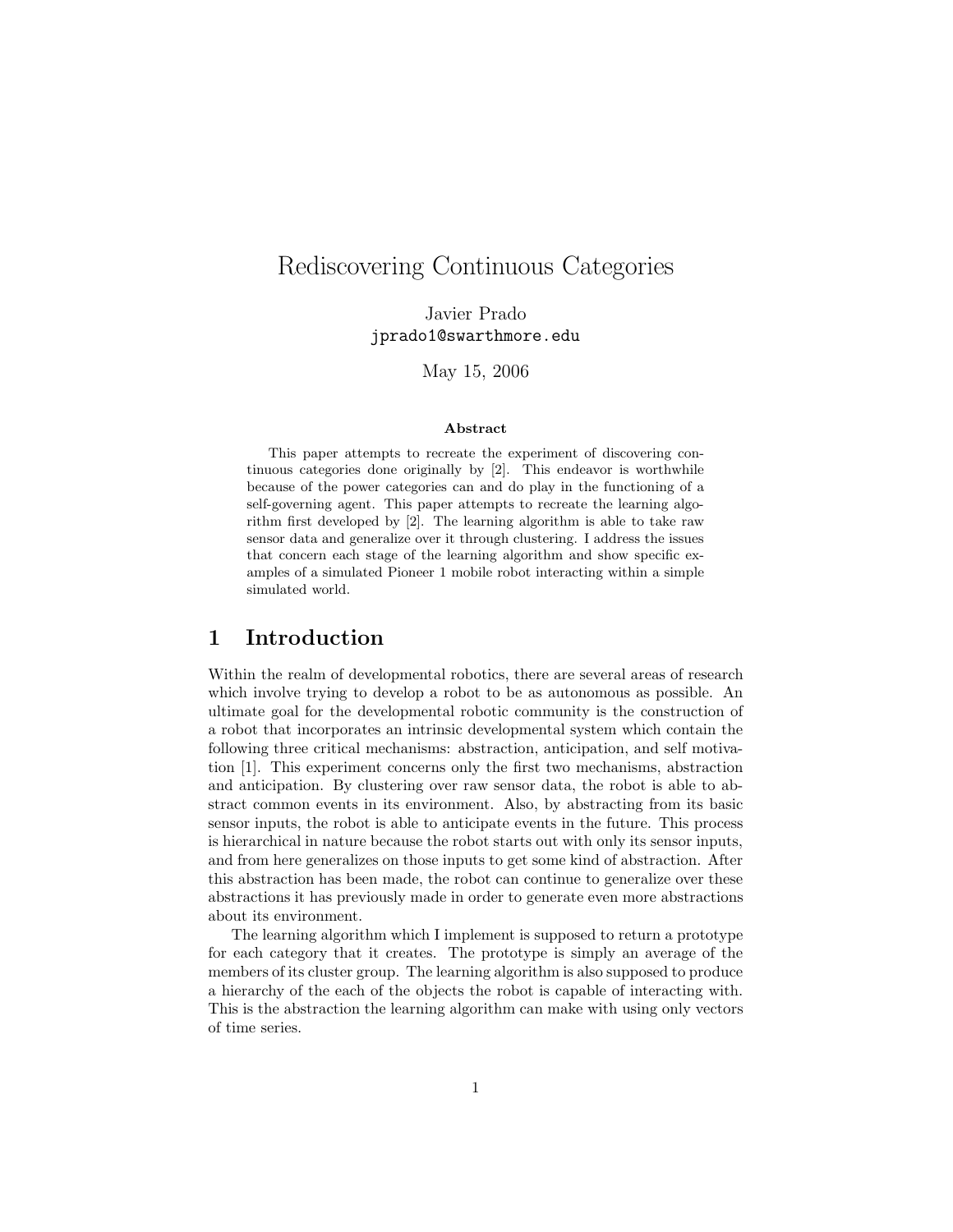### 2 Learning Algorithm

The primary accomplishment of this paper is the recreation of the learning algorithm developed by [2]. The learning algorithm that they developed consisted of four fairly distinct parts: event detection, time series comparison, sensor comparison, and sensor weighting. The motivation for the original learning algorithm was a desire for an autonomous agent to be able to abstract ideas for itself. The basic way in which the abstractions are made is by clustering on time series data.

#### 2.1 Event Detection

Event detection is the process by which an agent in the world can recognize when an event is taking place. This is the fundamental part of the algorithm upon which everything else is based. [2] developed 4 templates which are used in conjunction with sensor data to gather a time series vector. (See Figure 1) Their argument for using such templates is since it is observable that sensorimotor agents like a mobile robots or infant humans have this intuitive ability to sense when unexpected sensor data happens upon them, then it is OK to include such an innate mechanism in forming a learning algorithm.

For this part of the learning algorithm, I decided to build up fifty-placed vectors for each of the robots sensors. This fifty-placed vector roughly equals five seconds of elapsed real time. After collecting these vectors, I do a correlation test with each vector and each template centered around the middle of the vectors, this way the time series event is centered on the event. If the correlation between the sensor vector and the template exceeds a certain threshold, then my algorithm stores the entire fifty-placed vector into a buffer of other fiftyplaced vectors. Each of these fifty-placed vectors becomes an instance for cluster analysis.

#### 2.2 Time Series Comparison

In order to compare the time series vectors, I need a clustering algorithm to do so. [2] provided a reasonably simple algorithm. The algorithm is agglomerative in nature. Simply calculate the Euclidean distance between each fifty-placed vector and chose the pair with the smallest distance. From here, average the two vectors together and replace them in the pool of time series vectors. Repeat until there is only one vector left. This should give a clustering from which to determine which sensors belong together. At a certain depth in the clustered tree, all the instances of a sensor's time series vectors should be clustered together. For example, all of the sonar sensor time series vectors should be clustered together at a certain depth. The same goes for all of the other sensors inputing data for the learning algorithm.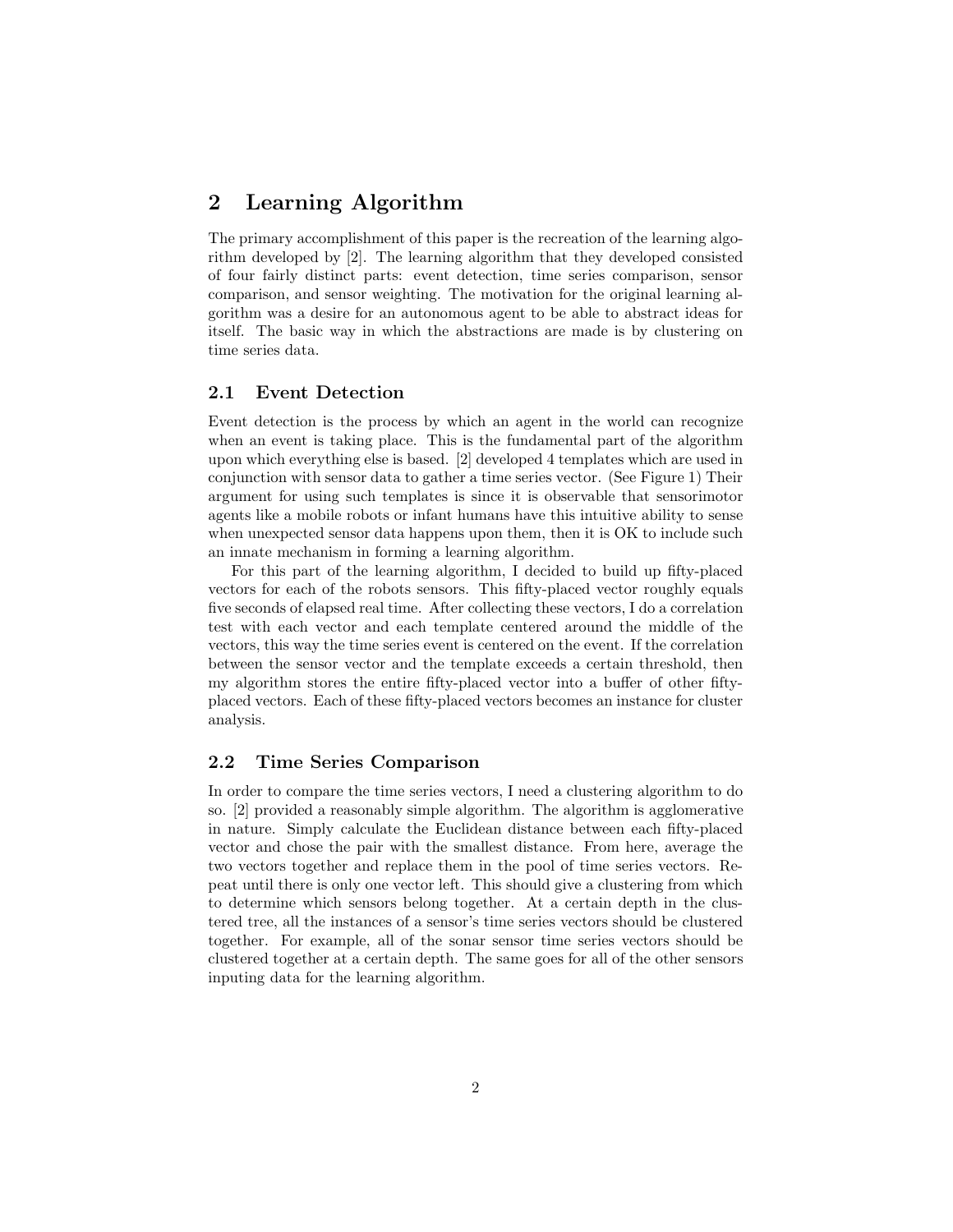

Figure 1: Figure of the templates used in detecting events in the sensor data. Because my simulation takes sensor readings roughly 10 times a second, I chose the above vectors to roughly match up with the simulation. The vectors are the exact numbers used in the correlation calculation.

#### 2.3 Sensor Comparison

In the sensor comparison phase, the clustered sensors are used to make what is known as an alphabet. An alphabet is basically the collection of prototypes of a particular sensor at a given level of a clustering. Once again, a prototype is simply the average of all of the time series that make up a certain region of the clustering. Alphabets are useful because they allow for clustering without having to worry about what kind of sensor is being clustered over. At this stage in the learning algorithm, the robot is supposed to interact again with its environment. Using the event detection mechanism, each subsequent time series vector is compared with its respective alphabet characters. This comparison is simply the inverse of the dissimilarity or Euclidean distance used earlier in the original clustering. The comparison generates what are known as event signatures. These event signatures allow for a more general clustering of the environment.

### 2.4 Sensor Weighting

For this final section of the learning algorithm, I chose not to follow [2] algorithm exactly. Whereas they propose to cluster weighted event signatures, I chose to simply cluster the event signatures together. This seems reasonable since any signature that has no correlation with an object in the environment will not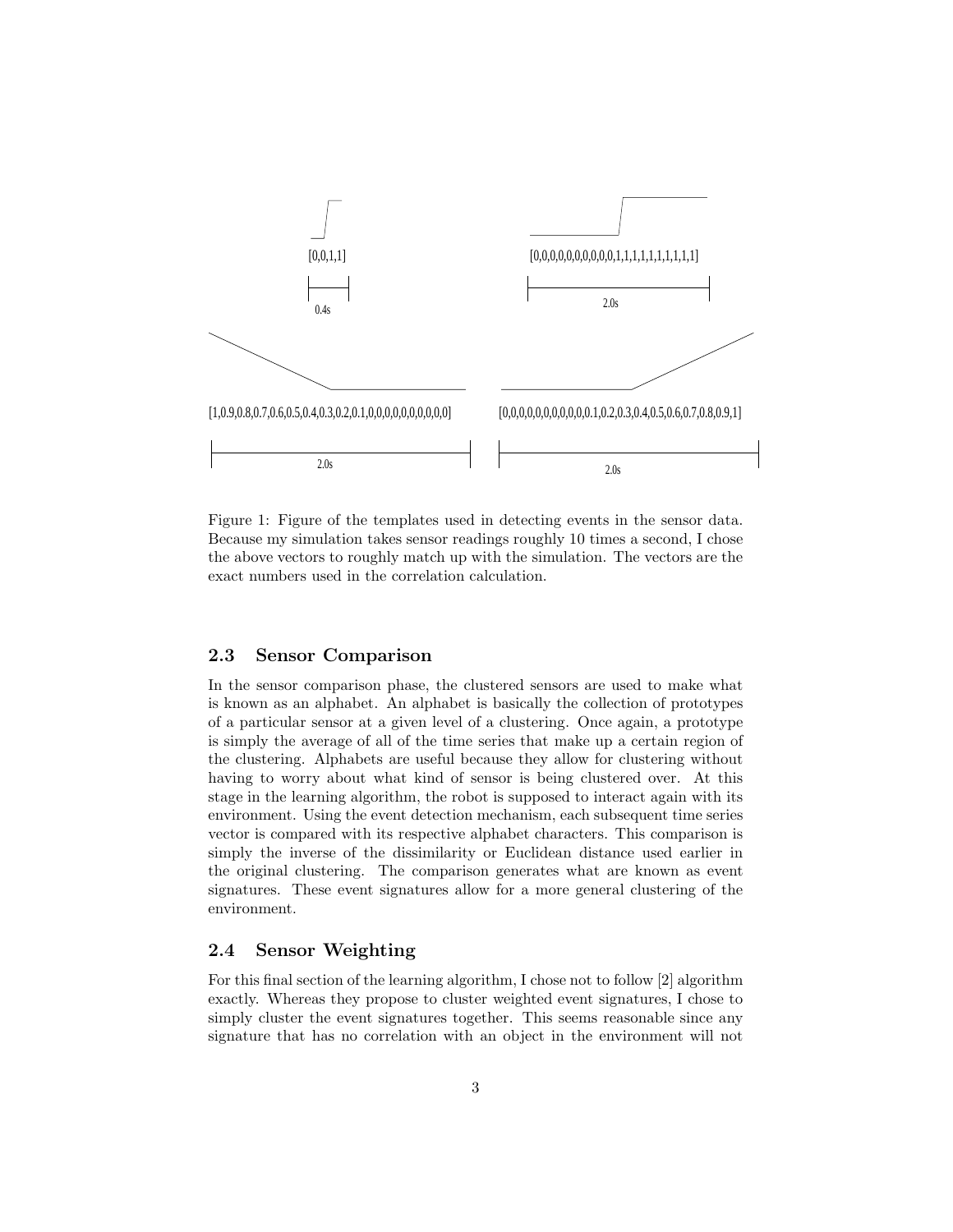

Figure 2: Figure of the general organization of the learning algorithm. Of particular note are the two instances of clustering, once done right after the time series segments have been created and once more with the event signatures. Note that both times the clustering uses the time series segments. This lends the algorithm to be used online, which unfortunately I could not do.

have a high similarity anyway. This means that when the final clustering is done on the event signatures, those signatures that have low similarity with a particular object in the world will not be clustered together.

An overview of the whole algorithm follows: Figure 2.

## 3 Experiment

The simulated world in which the simulated Pioneer robot interacts is very simple. I chose this world to be simple because of my focus on the learning algorithm and its implementation. For the simulated robot itself, it has seven sensor inputs from which to inform its learning algorithm: four front sonar sensors, two gripper break beam sensors, and one internal velocity sensor. The simulated robot also utilizes a blobbified camera for the use of detecting objects within the environment. The environment itself is made up of a puck, a wall and a simulated table leg. Both the puck and the leg are small enough to fit into the robot's grippers. Both the leg and the wall will not be moved when bumped into, but the puck will. Each of the three objects is colored both internally and externally red. This is to allow the blobbified camera to seek out red blobs and approach them. The simulated robot is controlled by a simple finite state machine like brain. The robot searches for an object to interact with, and when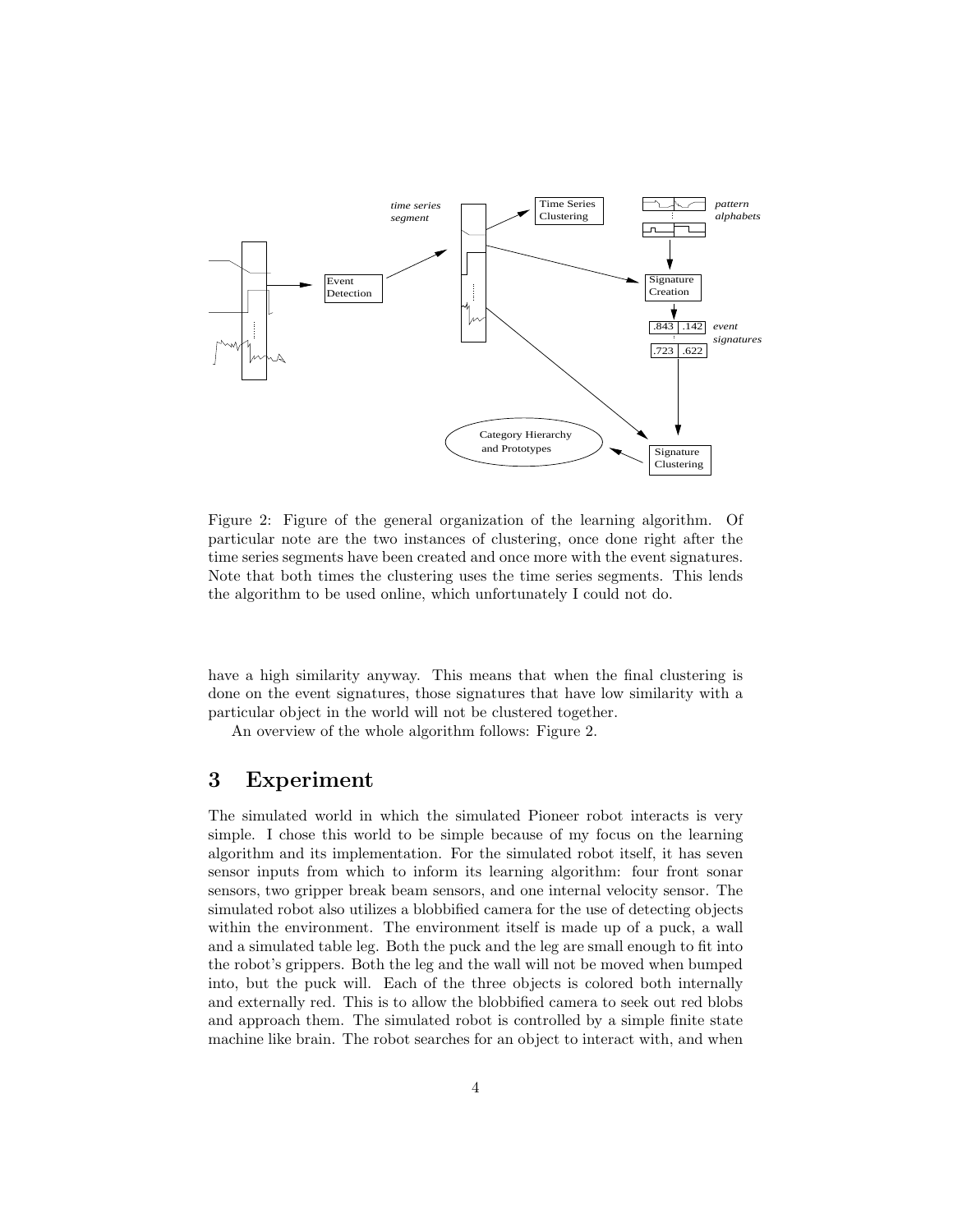

Figure 3: Figure of the simulated world. This world simulates a Pioneer robot with three objects with which it can interact. Two of these objects fit in its gripper. The object on the left is a simulated table leg, it fits into the robot's gripper but will not be moved when run into. The object on the right is a simulated puck. It also fits into the robot's grippers but unlike the simulated leg, it does move when run into. Finally, the wall is at the bottom of the image. I inserted a red colored box to draw the robot towards the wall. Other than the coloring, the red colored box is completely flush with the surrounding wall.

it detects such an object with its blobbified camera, it seeks it out using a direct path. The robot is programmed to continue moving for another two seconds after the robot encounters an object so that the learning algorithm's event detection can take place. For my experiment, I had the robot interact with each object three times. After all of the time series vectors were collected, I clustered over them to generate the pattern alphabets for each sensor. With the alphabet patterns in hand, I had the robot interact with each object again for another two times, each time using the event detection to generate a time series vector. Each vector was compared using the inverse of the dissimilarity function used to produce the sensor signatures. Finally, with all the event signatures, I did one final clustering on the event signatures to produce the category hierarchies. See Figure 3 for an illustration of the world.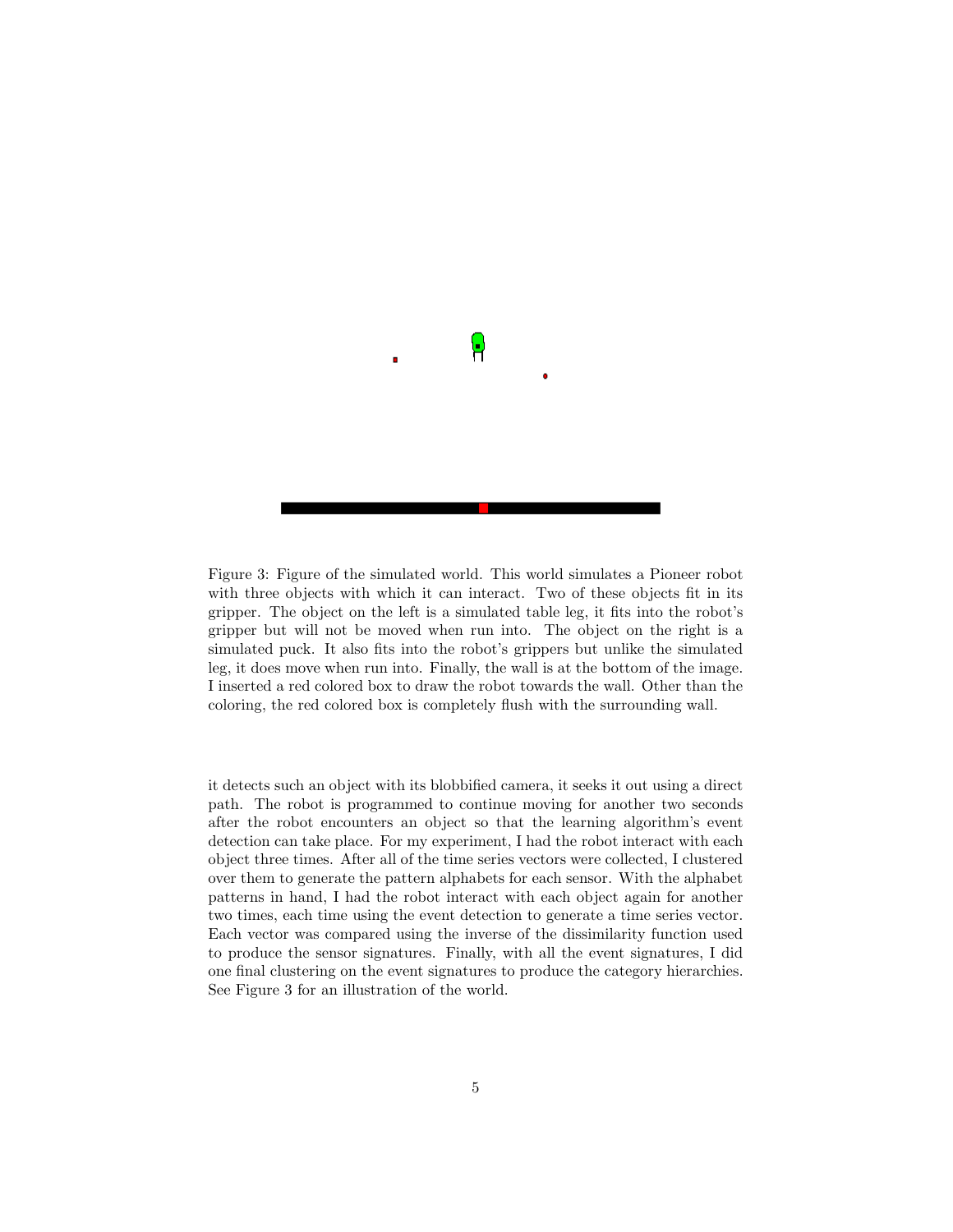```
,<br>0] leg[1]) (leg[0] leg[1]))) (wall[0] (wall[1] wall[1]))) D: 4.99767038697<br>((leg[0] leg[1]) (leg[0] leg[1]))) D: 2.49084914451
              ((leg[0]
      N: (leg[1]N: leg[1]<br>N: ((leg[0]
                             leg[1]) (leg[0] leg[1])) D: 1.65423333482
               N: (leg[0] leg[1]) D: 0.269173751
                         leg[0]
                    N:
                    Nt
                         leq[1]P2: N: (leg[0] leg[1]) D: 0.37423756229
             P1: N: leg[0]<br>P2: N: leg[1]
P2: N: (wall[0] (wall[1] wall[1])) D: 3.74119451465<br>P1: N: wall[0]<br>P2: N: (wall[1] wall[1]) D: 2.58068694952
         P1: N: wall[1]<br>P2: N: wall[1]
```
Figure 4: Figure of the results from one final clustering over the event signatures. The objects which the algorithm was able to differentiate were between the leg and the wall. The number following the label of the event is simply a reminder of which numbered interaction that was between the robot and the labeled object.

### 4 Results

The results that I received were all very promising. My implementation of the learning algorithm was successful enough to provide some categorical generalizations. From the results of Figure 4, it can be seen that the algorithm is in fact able to differentiate between the leg and the wall. I find this to be curious because both have a similar velocity behavior with respect to running into an immovable object. The fact that the puck was not even on the list of encountered objects is also interesting. Usually at least all of each of the different kinds of sensors are set off by the puck when it is being handled by the robot.

## 5 Conclusion

Overall I can judge this experiment to be a success. The learning algorithm has been successfully implemented. The only issue I have with this is the enormous computational cost of clustering. I believe it is primarily my responsibility to optimize the clustering algorithm, yet I do not see how it may be possible to run the entire learning algorithm online. The number of time series vectors generated during the initial event detection phase was staggering, something on the order of fifty-thousand. This may seem like a small number but the way in which I implemented the algorithm, it took almost an hour simply to